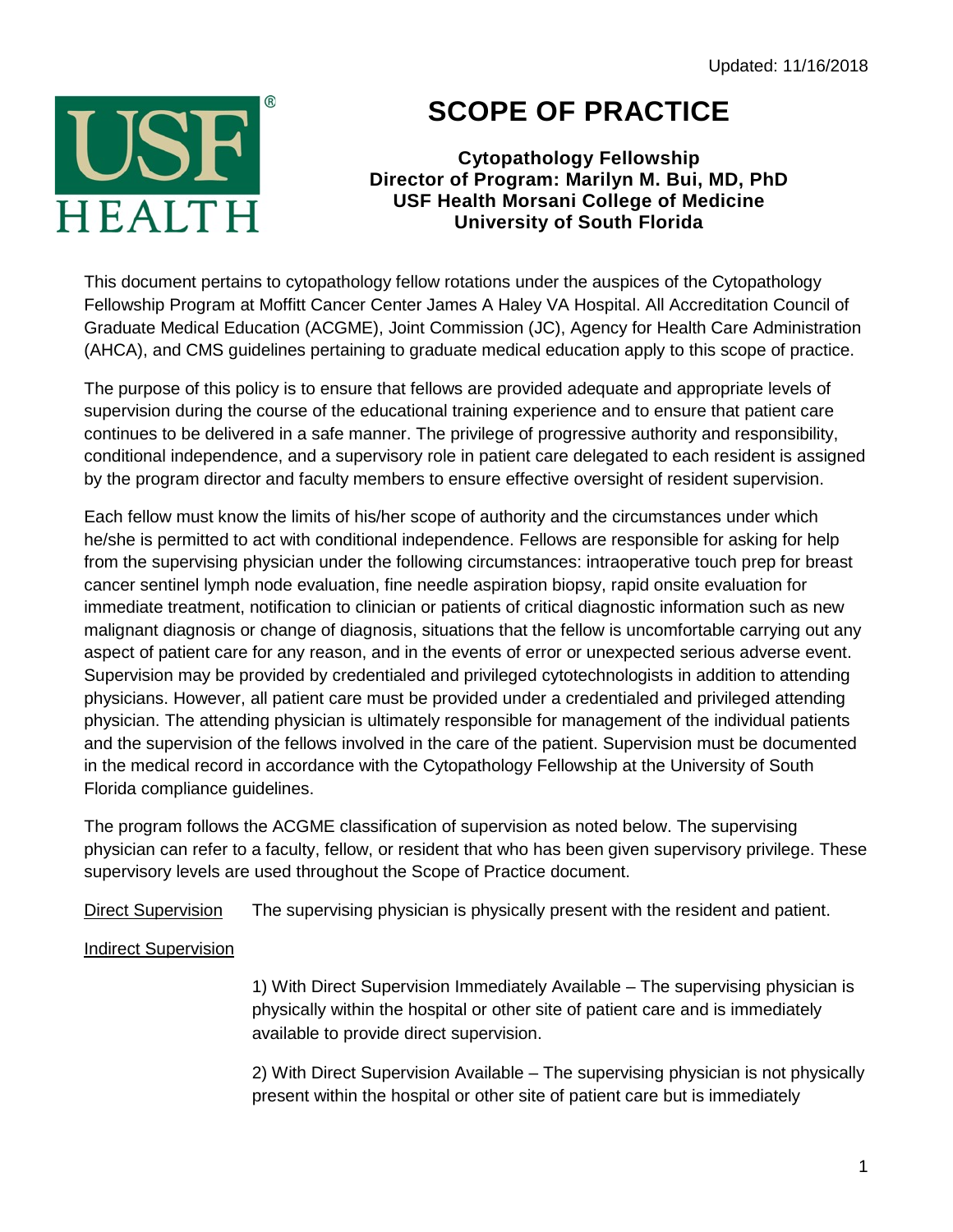available by means of telephonic and/or electronic modalities and is available to provide direct supervision.

Oversight The supervising physician is available to provide review of procedures/encounters with feedback after care is delivered.

The fellow program has a curriculum for providing knowledge and performance competence that includes procedure training and number of procedures that need to be completed before obtaining indirect supervision. Annual decisions about competence are made by the program's clinical competency committee to ensure a successful transition and preparation for the next PGY level. All residents need to maintain current ACLS training.

|                                                               | <b>Supervising</b><br><b>Physician</b><br>present<br>(Direct) | <b>Supervising</b><br><b>Physician in</b><br>hospital and<br>available for<br>consultation<br>(Indirect but<br>direct<br>supervision<br>immediately<br>available) | <b>Supervising</b><br><b>Physician out</b><br>of hospital<br>but available<br>by phone or<br>can come in<br>(Indirect but<br>direct<br>supervision<br>available) | The trainee<br>may<br>perform the<br>procedure<br>without<br>supervising<br><b>Attending/</b><br>resident<br>(oversight) |                                                                                                     |                         |                         |                  |  |
|---------------------------------------------------------------|---------------------------------------------------------------|-------------------------------------------------------------------------------------------------------------------------------------------------------------------|------------------------------------------------------------------------------------------------------------------------------------------------------------------|--------------------------------------------------------------------------------------------------------------------------|-----------------------------------------------------------------------------------------------------|-------------------------|-------------------------|------------------|--|
| Designated<br>Levels                                          | 1                                                             | $\overline{2}$                                                                                                                                                    | $\mathfrak{S}$                                                                                                                                                   | 4                                                                                                                        | See below for level of supervision<br>required for each procedure and<br>progressive responsibility |                         |                         |                  |  |
| <b>CORE PROCEDURES</b>                                        |                                                               |                                                                                                                                                                   |                                                                                                                                                                  |                                                                                                                          | PGY-5 and above                                                                                     |                         |                         |                  |  |
|                                                               |                                                               |                                                                                                                                                                   |                                                                                                                                                                  |                                                                                                                          | <b>Quarter 1</b>                                                                                    | <b>Quarter 2</b>        | <b>Quarter 3</b>        | <b>Quarter 4</b> |  |
| <b>Fine Needle Aspiration (FNA)</b>                           |                                                               |                                                                                                                                                                   |                                                                                                                                                                  |                                                                                                                          |                                                                                                     |                         |                         |                  |  |
| Review of clinical and radiological information               |                                                               |                                                                                                                                                                   |                                                                                                                                                                  |                                                                                                                          | 4                                                                                                   | $\overline{\mathbf{4}}$ | $\overline{\mathbf{4}}$ | 4                |  |
| Patient informed consent                                      |                                                               |                                                                                                                                                                   |                                                                                                                                                                  |                                                                                                                          | 1                                                                                                   | $\overline{2}$          | 3                       | 4                |  |
| Perform procedure                                             |                                                               |                                                                                                                                                                   |                                                                                                                                                                  |                                                                                                                          | 1                                                                                                   | 1                       | $\mathbf{1}$            | 1                |  |
| Diagnostic interpretation and record on the requisition form  |                                                               |                                                                                                                                                                   |                                                                                                                                                                  |                                                                                                                          | 1                                                                                                   | $\mathbf{1}$            | $\mathbf{1}$            | 1                |  |
| Communicate the result to ordering physician                  |                                                               |                                                                                                                                                                   |                                                                                                                                                                  |                                                                                                                          | 1                                                                                                   | $\overline{2}$          | $\overline{3}$          | $\overline{4}$   |  |
| Documentation (FNA note) in electronic medical record         |                                                               |                                                                                                                                                                   |                                                                                                                                                                  |                                                                                                                          | 4                                                                                                   | $\overline{4}$          | $\overline{4}$          | $\overline{4}$   |  |
| Intraoperative Touch Imprint Cytology for Sentinel Lymph node |                                                               |                                                                                                                                                                   |                                                                                                                                                                  |                                                                                                                          |                                                                                                     |                         |                         |                  |  |
| Review of clinical and radiological information               |                                                               |                                                                                                                                                                   |                                                                                                                                                                  |                                                                                                                          | 4                                                                                                   | 4                       | 4                       | 4                |  |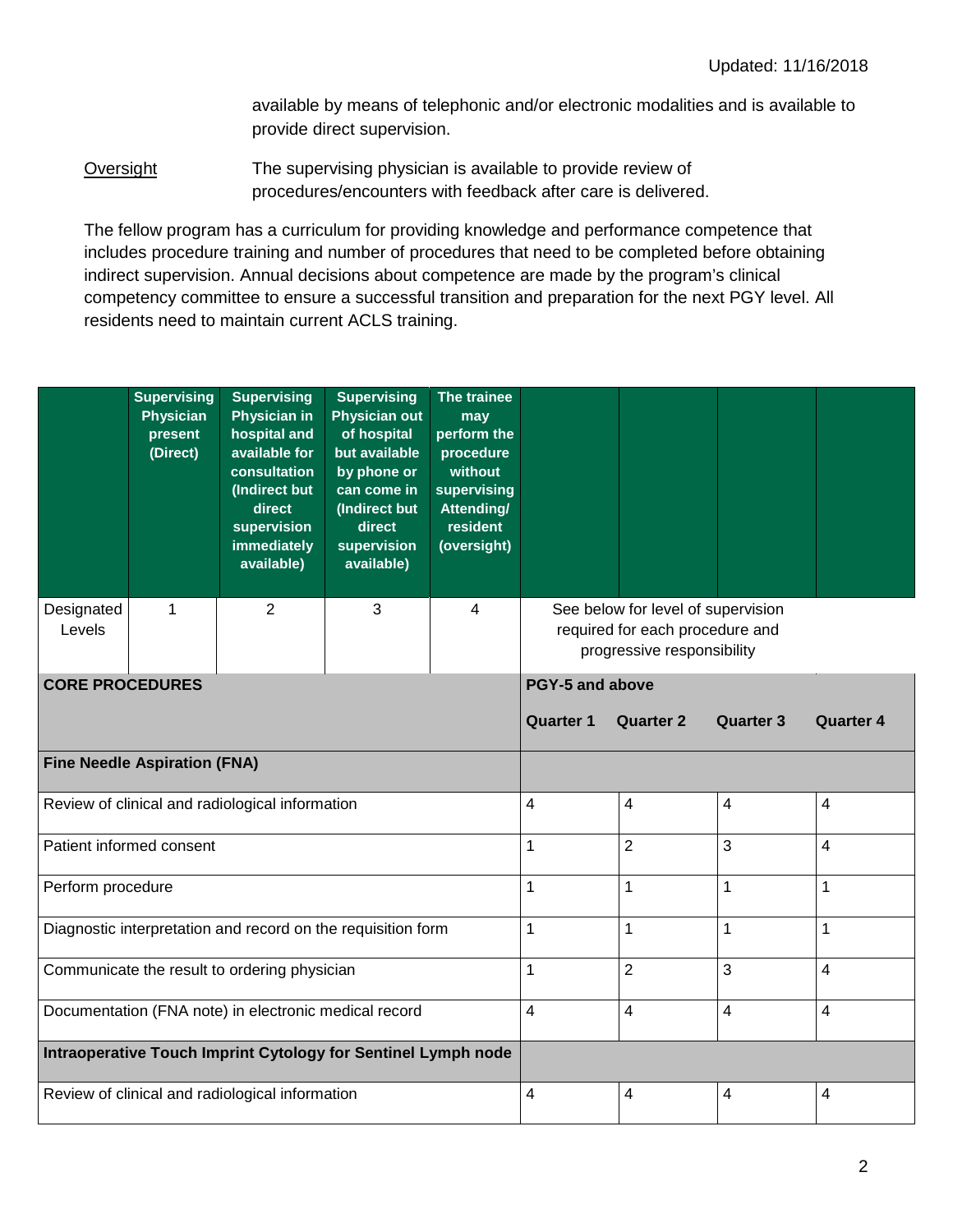|                                                 | <b>Supervising</b><br><b>Physician</b><br>present<br>(Direct) | <b>Supervising</b><br><b>Physician in</b><br>hospital and<br>available for<br>consultation<br>(Indirect but<br>direct<br>supervision<br>immediately<br>available) | <b>Supervising</b><br><b>Physician out</b><br>of hospital<br>but available<br>by phone or<br>can come in<br>(Indirect but<br>direct<br>supervision<br>available) | The trainee<br>may<br>perform the<br>procedure<br>without<br>supervising<br><b>Attending/</b><br>resident<br>(oversight) |                                                                                                     |                         |             |                         |  |
|-------------------------------------------------|---------------------------------------------------------------|-------------------------------------------------------------------------------------------------------------------------------------------------------------------|------------------------------------------------------------------------------------------------------------------------------------------------------------------|--------------------------------------------------------------------------------------------------------------------------|-----------------------------------------------------------------------------------------------------|-------------------------|-------------|-------------------------|--|
| Designated<br>Levels                            | 1                                                             | 2                                                                                                                                                                 | 3                                                                                                                                                                | 4                                                                                                                        | See below for level of supervision<br>required for each procedure and<br>progressive responsibility |                         |             |                         |  |
|                                                 | Prepare intraoperative form                                   |                                                                                                                                                                   |                                                                                                                                                                  |                                                                                                                          | 4                                                                                                   | $\overline{\mathbf{4}}$ | 4           | $\overline{4}$          |  |
|                                                 |                                                               |                                                                                                                                                                   | Gross examination, serial section and touch preparations                                                                                                         |                                                                                                                          | 1                                                                                                   | $\overline{2}$          | 3           | $\overline{4}$          |  |
| Diagnostic assessment                           |                                                               |                                                                                                                                                                   |                                                                                                                                                                  |                                                                                                                          | 1                                                                                                   | 1                       | 1           | 1                       |  |
| Communication with physicians                   |                                                               |                                                                                                                                                                   |                                                                                                                                                                  |                                                                                                                          | 1                                                                                                   | $\mathbf 1$             | $\mathbf 1$ | 1                       |  |
| <b>Rapid Onsite Evaluation for Treatment</b>    |                                                               |                                                                                                                                                                   |                                                                                                                                                                  |                                                                                                                          |                                                                                                     |                         |             |                         |  |
| Clinical and radiological information gathering |                                                               |                                                                                                                                                                   |                                                                                                                                                                  |                                                                                                                          | 4                                                                                                   | $\overline{\mathbf{4}}$ | 4           | $\overline{4}$          |  |
| Touch prep preparations                         |                                                               |                                                                                                                                                                   |                                                                                                                                                                  |                                                                                                                          | 1                                                                                                   | $\overline{2}$          | 3           | $\overline{4}$          |  |
| Diagnostic assessment                           |                                                               |                                                                                                                                                                   |                                                                                                                                                                  |                                                                                                                          | 1                                                                                                   | $\mathbf{1}$            | 1           | 1                       |  |
| Communication with physicians                   |                                                               |                                                                                                                                                                   |                                                                                                                                                                  |                                                                                                                          | 1                                                                                                   | $\mathbf 1$             | 1           | 1                       |  |
| <b>Rapid Onsite Evaluation for Adequacy</b>     |                                                               |                                                                                                                                                                   |                                                                                                                                                                  |                                                                                                                          |                                                                                                     |                         |             |                         |  |
| Clinical and radiological information gathering |                                                               |                                                                                                                                                                   |                                                                                                                                                                  |                                                                                                                          | 4                                                                                                   | 4                       | 4           | 4                       |  |
| Touch prep preparations                         |                                                               |                                                                                                                                                                   |                                                                                                                                                                  |                                                                                                                          | 1                                                                                                   | $\overline{2}$          | 3           | $\overline{\mathbf{4}}$ |  |
| Adequacy reporting to physicians                |                                                               |                                                                                                                                                                   |                                                                                                                                                                  |                                                                                                                          | 1                                                                                                   | $\overline{2}$          | 3           | $\overline{\mathbf{4}}$ |  |
| <b>Flow Cytometry Need Assessment</b>           |                                                               |                                                                                                                                                                   |                                                                                                                                                                  |                                                                                                                          |                                                                                                     |                         |             |                         |  |
| Clinical and radiological information gathering |                                                               |                                                                                                                                                                   |                                                                                                                                                                  |                                                                                                                          | 4                                                                                                   | 4                       | 4           | $\overline{4}$          |  |
| Flow cytometry need assessment                  |                                                               |                                                                                                                                                                   |                                                                                                                                                                  |                                                                                                                          | 1                                                                                                   | $\overline{2}$          | 3           | $\overline{4}$          |  |
| <b>Case Sign-out</b>                            |                                                               |                                                                                                                                                                   |                                                                                                                                                                  |                                                                                                                          |                                                                                                     |                         |             |                         |  |
| Review of clinical and radiological information |                                                               |                                                                                                                                                                   |                                                                                                                                                                  |                                                                                                                          | 4                                                                                                   | $\overline{\mathbf{4}}$ | 4           | 4                       |  |